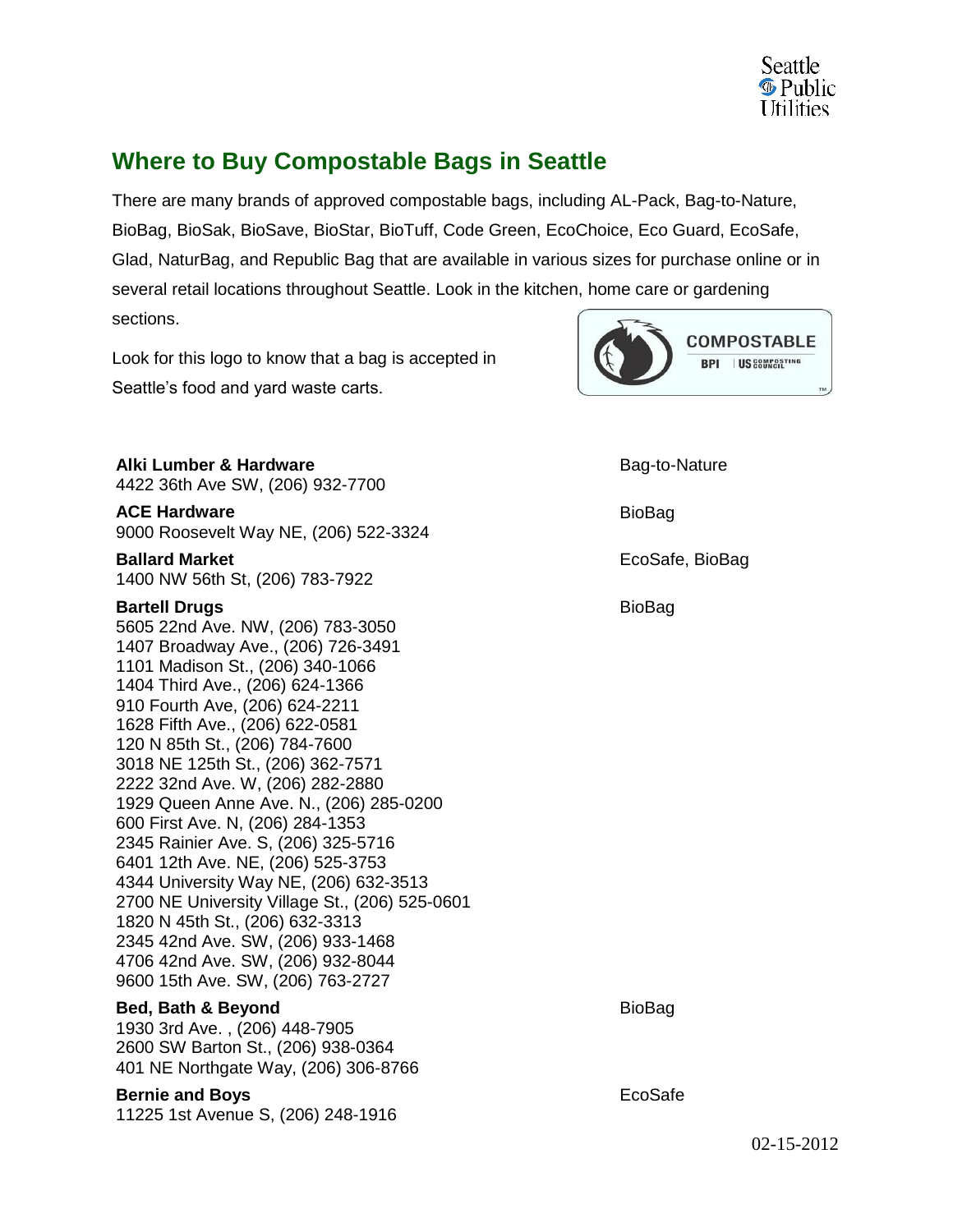|                                                                                                                                                                        | Seattle<br><b>S</b> Public<br><b>Utilities</b> |
|------------------------------------------------------------------------------------------------------------------------------------------------------------------------|------------------------------------------------|
| <b>Bert's Red Apple</b><br>1801 41st Avenue E, (206) 322-1330                                                                                                          | BioBag, EcoSafe                                |
| <b>Boulevard Park Thriftway</b><br>12000 Des Moines Way S, (206) 246-5697                                                                                              | EcoSafe                                        |
| <b>Cedar Grove Composting</b><br>1-877-764-5748                                                                                                                        | EcoSafe                                        |
| <b>City Hardware</b><br>901 Harrison St, (206) 262-9440                                                                                                                | Bag-to-Nature                                  |
| <b>City Market</b><br>1722 Bellevue Ave, (206) 323-1715                                                                                                                | EcoSafe                                        |
| <b>City People's Mercantile</b><br>5440 Sand Point Way N.E, (206) 524-1200                                                                                             | EcoSafe, BioBag                                |
| <b>City People's Garden Center</b><br>2939 East Madison Street (206) 324-0737                                                                                          | BioBag, Norpro, Botanico                       |
| <b>Dunn Lumber</b><br>Seattle- 3801 Latona Avenue N.E. (206) 632-2129<br>Greenlake- 9300 Aurora N (206) 523-7777<br>Normandy Park- 17635 1st Avenue. S. (206) 242-1010 | EcoSafe                                        |
| <b>Fred Meyer</b><br>915 NW 45th Street, (206) 297-4300 13000<br>Lake City Way NE, (206) 440-2400                                                                      | BioSak, EcoSafe                                |
| <b>Greenwood Market</b><br>8500 3rd Ave NW, (206) 782-1610                                                                                                             | EcoSafe                                        |
| <b>Greenwood True Value Hardware</b><br>7201 Greenwood Avenue North, (206) 783-2900                                                                                    | EcoSafe, BioBag                                |
| <b>Home Builders Center</b><br>1110 W Nickerson St, (206) 283-6060                                                                                                     | Bag-to-Nature                                  |
| <b>Houghton Market</b><br>3830 34th Avenue W (206) 283-2710                                                                                                            | EcoSafe                                        |
| <b>HT Oaktree Market</b><br>10008 Aurora Ave N., (206) 527-5333                                                                                                        | EcoSafe                                        |
| <b>Junction True Value</b><br>4747 44th Avenue Southwest (206) 932-0450                                                                                                | EcoSafe                                        |
| <b>Leschi Food Mart</b><br>103 Lakeside Ave, (206) 322-0700                                                                                                            | EcoSafe                                        |
| <b>Madison Market</b><br>1600 E Madison Street, (206) 329-1545                                                                                                         | <b>BioBag</b>                                  |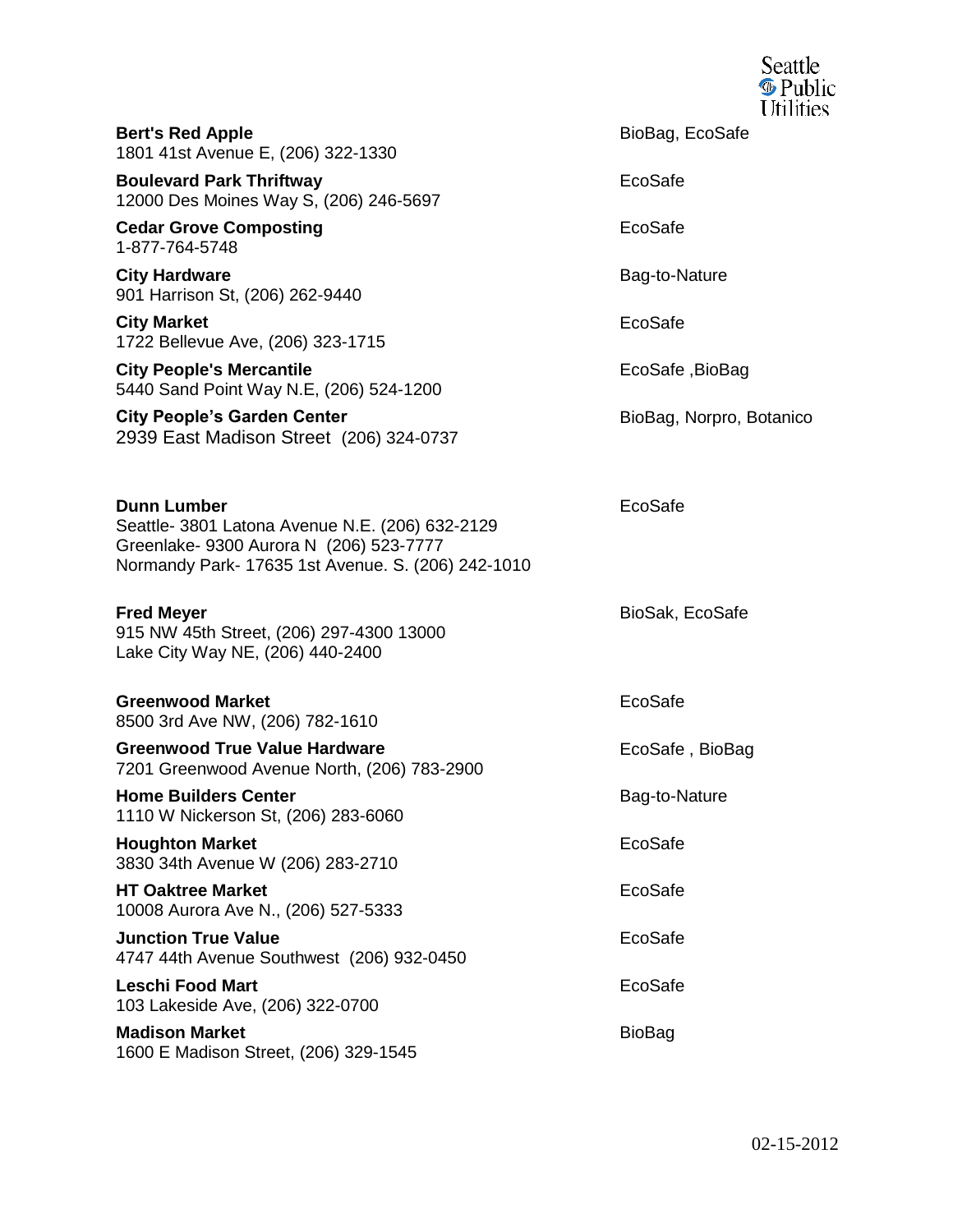|                                                                                                                                                                                                                                                                                                                                                                                                                                                                                                                                                                                                                                                                                                                                   |                       | Seattle<br><b>S</b> Public<br><b>Utilities</b> |
|-----------------------------------------------------------------------------------------------------------------------------------------------------------------------------------------------------------------------------------------------------------------------------------------------------------------------------------------------------------------------------------------------------------------------------------------------------------------------------------------------------------------------------------------------------------------------------------------------------------------------------------------------------------------------------------------------------------------------------------|-----------------------|------------------------------------------------|
| <b>Magnolia ACE Hardware</b><br>2420 32nd Ave SW, (206) 282-1916                                                                                                                                                                                                                                                                                                                                                                                                                                                                                                                                                                                                                                                                  | Bag-to-Nature         |                                                |
| <b>Magnolia Thriftway</b><br>3830 34th Avenue W, (206) 283-2710                                                                                                                                                                                                                                                                                                                                                                                                                                                                                                                                                                                                                                                                   | BioBag, EcoSafe       |                                                |
| <b>Maple Leaf Hardware</b><br>9000 Roosevelt Way NE, (206) 522-3324                                                                                                                                                                                                                                                                                                                                                                                                                                                                                                                                                                                                                                                               | BioBag, Bag-to-Nature |                                                |
| <b>McClendon Hardware</b><br>10210 16th Ave. SW, (206) 762-4090                                                                                                                                                                                                                                                                                                                                                                                                                                                                                                                                                                                                                                                                   | EcoSafe               |                                                |
| <b>Metropolitan Market</b><br>1908 Queen Anne Ave North, (206) 284-2530<br>2320 42nd Avenue SW, (206) 937-0551<br>5250 40th Avenue NE, (206) 938-6600<br>100 Mercer Street, (206) 213-0778                                                                                                                                                                                                                                                                                                                                                                                                                                                                                                                                        | BioBag                |                                                |
| <b>M Street Grocery</b><br>801 Madison St, (206) 254-0805                                                                                                                                                                                                                                                                                                                                                                                                                                                                                                                                                                                                                                                                         | EcoSafe               |                                                |
| <b>PCC Natural Market</b><br>600 N 34th Street, (206) 632-6811<br>7504 Aurora Avenue N, (206) 525-3586<br>6514 40th Avenue NE, (206) 526-7661<br>2749 California Avenue SW, (206) 937-8481<br>5041 Wilson Avenue S, (206) 723-2720                                                                                                                                                                                                                                                                                                                                                                                                                                                                                                | BioBag                |                                                |
| QFC<br>416 15th Avenue E, (206) 322-5020<br>1801 N 45th Street, (206) 632-9253<br>2237 NW 58th Street, (206) 784-1400<br>6600 Roosevelt Way NE, (206) 525-5731<br>8400 35th Avenue NE, (206) 523-5847<br>8532 15th Avenue NW, (206) 783-0770<br>9999 Holman Road NW, (206) 783-8888<br>1600 West Dravus, (206) 283-3600<br>1401 Broadway Avenue, (206) 860-3818<br>3020 NE 127th Street, (206) 362-0600<br>11100 Roosevelt Way NE, (206) 361-4849<br>2500 SW Barton, (206) 935-0585<br>2707 Rainier Avenue S, (206) 725-2418<br>17847 1st Avenue S, (206) 243-9340<br>1531 NE 145th Street, (206) 363-5717<br>45504<br>2746 NE 45th Street, (206) 523-5160<br>417 Broadway E, (206) 328-6920<br>500 Mercer Street, (206) 352-2040 | BioBag, Glad          |                                                |
| <b>Red Apple Promenade</b><br>2301 S Jackson St, (206) 328-1505                                                                                                                                                                                                                                                                                                                                                                                                                                                                                                                                                                                                                                                                   | EcoSafe               |                                                |
| <b>Red Apple Hilltop</b><br>2701 Beacon Ave S, (206) 323-1325                                                                                                                                                                                                                                                                                                                                                                                                                                                                                                                                                                                                                                                                     | EcoSafe               |                                                |
| <b>Red Apple Dominic's</b>                                                                                                                                                                                                                                                                                                                                                                                                                                                                                                                                                                                                                                                                                                        | EcoSafe               |                                                |